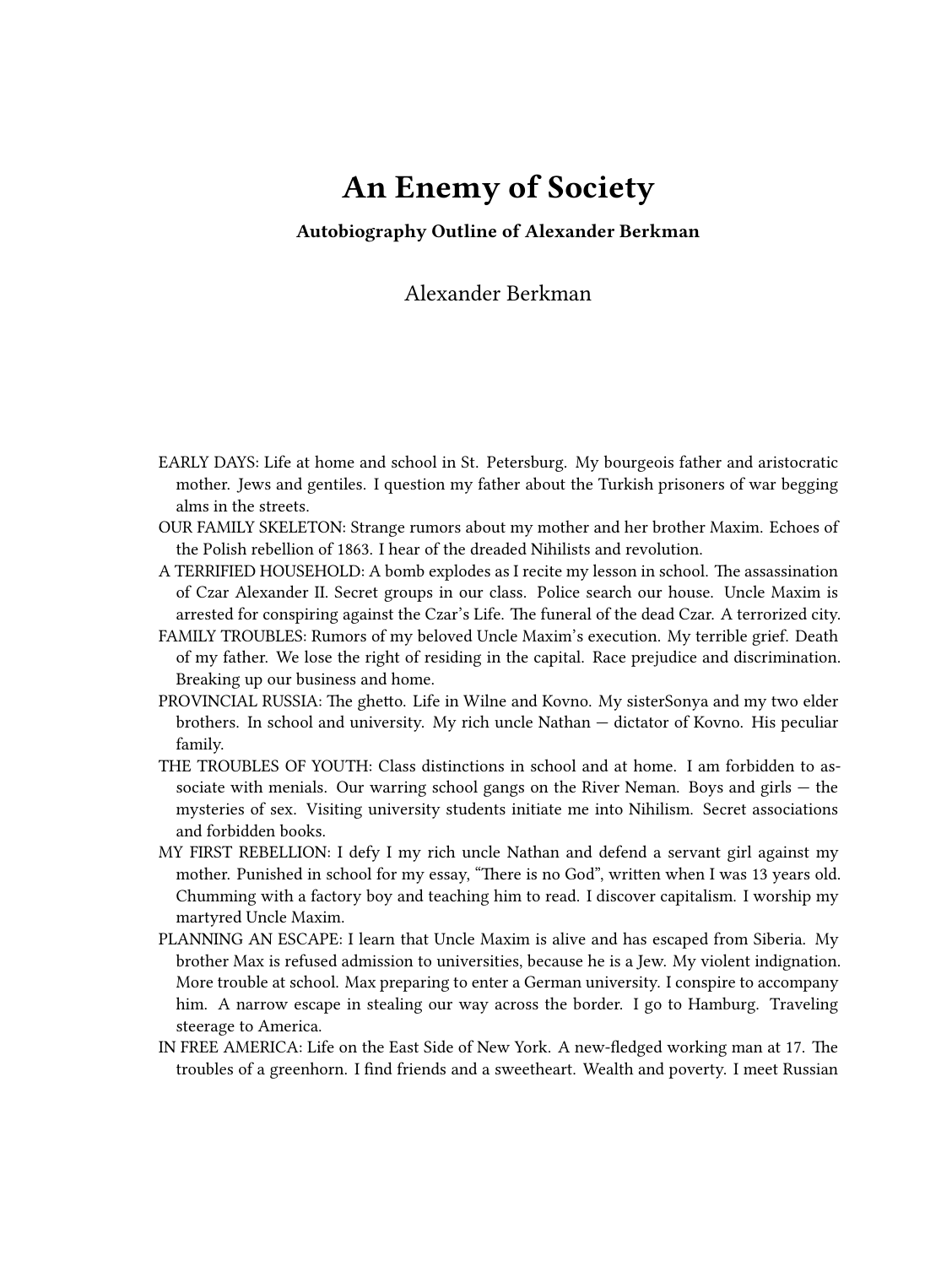political exiles and frequent revolutionary groups in New York. I join the Anarchists. Echoes of the Chicago Haymarket affair.

- THE WORLD OF LABOR: Factories and machines. I work as cigar maker and cloak-operator. Friends and enemies. East-side cafés and meetings. The Great proletariat. The troubles of an emigrant. Prominent revolutionaries.
- REALITY VERSES IDEALISM: Life and struggle. Devotion to my ideals. My intimate comrades and our first "commune colony". Planning to return to Russia for revolutionary work. John Most and the German anarchist movement in America. My friends Emma Goldman and Fedya. Love, friendship and revolution.
- THE HOMESTEAD STRIKE: The steelworkers of Pennsylvania. Carnegie and H. C. Frick. the blood-bath on the Monongahela. Andrew Carnegie and his hired Pinkertons. The whole country shocked. I decide to go to Homestead. Carnegie escapes to his castle in Scotland. My attempt on the life of Henry Clay Frick. The travesty of my trial. I am sentenced to 22 years' prison.
- IN THE PENITENTIARY: Life in prison. Guards and convicts. I organize a strike for better food and treatment. Am sentenced to the dungeon. Prison torture. Attempting suicide and escape. I spend 10 years in solitary confinement. The grist of the prison-mill. Types of prisoners. Stories of crime. Robbing the stomach. Fake prison investigations. My prison chums. Love and sex in prison.
- MY RESURRECTION: Freedom after 14 years in prison. The shocks of reality. Great expectations and crushing disillusionment. How the world had changed. Old-time friends and new actualities. Afraid of meeting people. My first lecture tour. I am in Frick's stronghold again. A visit to Homestead . I disappear: either dead or kidnapped by Frick.
- A NEW LEASE ON LIFE: Police brutality and the arrest of my comrades. I am roused to work and fight. The Labor and new revolutionary movement. Russian political refugees: echoes of the Russian revolution of 1905. By new activities. I start a cooperative printing shop. The "Americanized" East Side. Labor leaders, Socialists, I.W.W., Bundists, and Anarchists.
- SOME MORE TROUBLE: A massmeeting in Cooper Union. I object to a speaker's remarks and am railroaded to Blackwell's Island. I am editor of MOTHER EARTH, Emma Goldman's anarchist publication. Trouble with Comstock. Illiberal American liberals and muddle-headed radicals. I organize the first Anarchist Federation in America. Trouble with the police. Free-speech fights.
- STRUGGLES OF LABOR: The beginning of American imperialism and my first anti-war work. The Industrial Workers of the World and the Amarican Federation of Labor. Outstanding personalities. I help to found the Francisco Ferrer Association for libertarian education. My new role as a radical Sunday-school teacher. I write my prison memories. The unemployed movement; taking possession of churches. The Ludlow massacre; strikes and great labor trials. Big Bill Haywood, Hillquit, Emma Goldman, Margaret Sanger, Gurley Flynn, Tresca, and other personalities. The Union Square tragedy. I defend the McNamra brothers. The Los Angeles TIMES explosion. General Otis. Mother Jones and martial law. Clarence Darrow gets acquitted and convicts the McNamara brothers, his clients. Golden-rule Lincoln Steffens is double-crossed at his own game. We fight it out with the police at Union Square. I lead the siege of Tarrytown, home of Rockefeller. The inside story of some explosions. I am charged with inciting to riot and face prison again.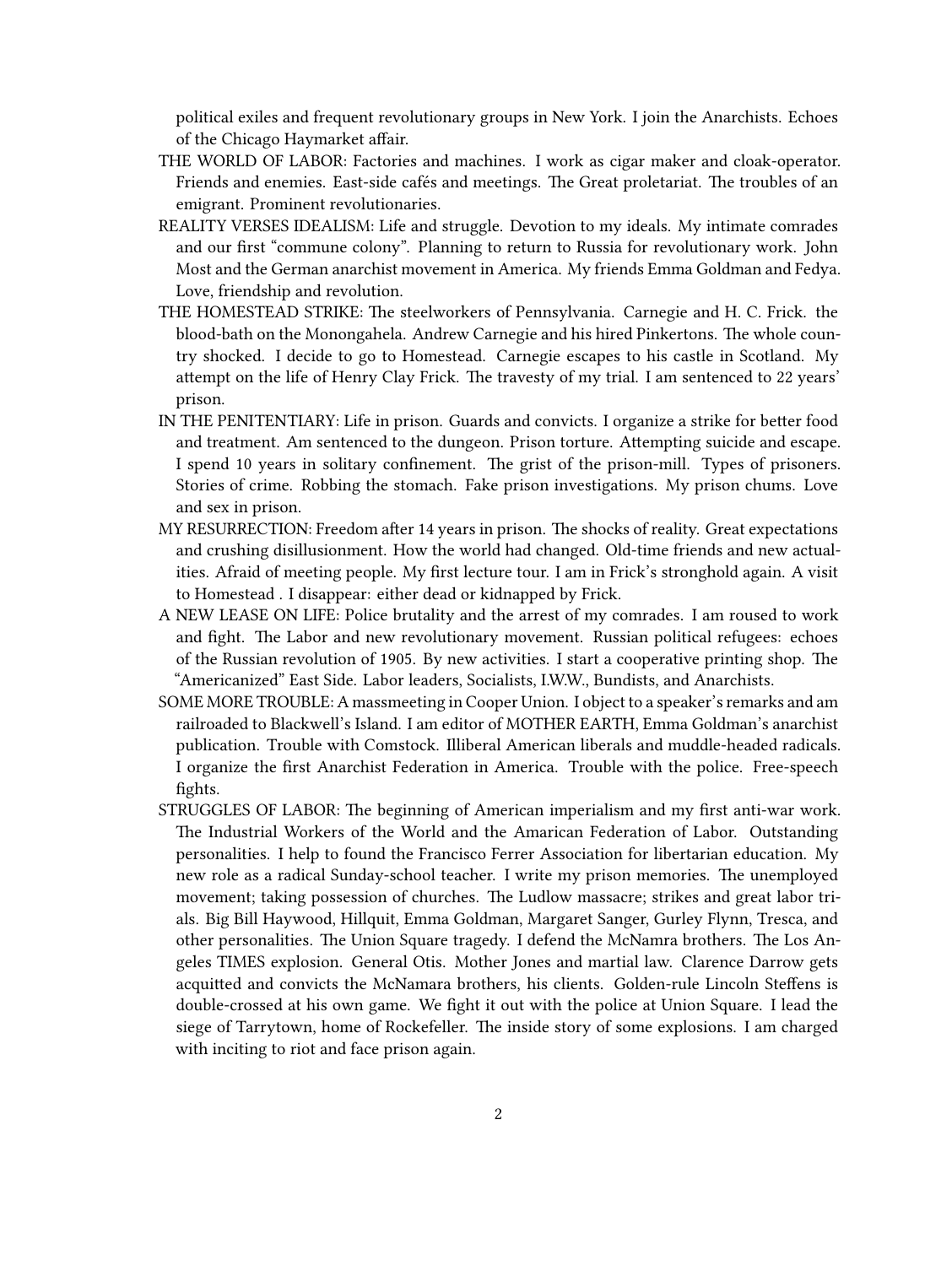- ON THE COAST: A lecture tour across the country. The Mexican revolutionists in California. I meet a descendant of the Aztecs. THE BLAST, my revolutionary labor paper in San Francisco. Persectuion by the Catholic Church. The Mexican Revolution. THE BLAST editorial: "Wilson or Villa — which the greater bandit?" THE BLAST suppressed, but continues to circulate. The American war hysteria. The Preparedness Parade bomb exlosion in San Francisco. The arrest of Tom Monney, Billings, and other labor men. I organize their defense. The conspiracy against Mooney. Fremont Older and the labor leaders assure me Mooney is guilty.
- I tour the country in his behalf and work for Mooney in New York.
- THE WAR: America enters the war. Jingo Quakers and radicals. The NO-WAR campaign and my fight against conscription. Exciting mass meetings. I break my leg and talk on crutches. Defying police and soldiers. The Revolution breaks out in Russia and I plan to go there. I am arrested for obstructing the draft. In the Tombs. California demands my extradition in connection with the Mooney case. The Kronstadt (Russia) sailors threaten the life of the American ambassador Francis in case I am extradited to California. Wilson sends a confidential messenger (Colonel House) to the Governor of New York. The Governor refuses to extradite me. My trial for "conspiracy to obstruct the draft".
- THE ATLANTA PENITENTIARY: Two years in the Georgia State Prison. "Politicals worse than criminals". Conscientious objectors and Eugene V. Debs. Our chain-gang Warden. I protest against and officer shooting a negro in the back and killing him. Punished in the dungeon and solitary for the rest of my time.
- DEPORTATION: First deportation of politicals from the United States. The hell of Ellis Island and our kidnapping in the dead of night. The leaky boat "Buford" and its passengers. A nearmutiny. Sailors and soldiers offer to turn the ship over to me. The "sealed orders of the captain". We make demands and gain them. In danger of landing in the country of the Whites. Traveling in Finland under military convoy. Finnish soldiers steal our provisions. Crossing the border.
- IN THE SOVIET RUSSIA: The Revolution day by day. Meeting Bolshevik leaders: Lenin, Tchicherin, Lunatcharsky, Zinoviev, etc. Trying to work with the Communists. The Tcheka and the counter-revolution. Trotsky and military communism. Bolshevik policies verses revolutionary aims. The madness of power. Discrimination and terror. My work in Russia. Adventures on the western frontier. Up and down through the country. The fourteen changes of government in the Ukraina. The uprising of the Kronstadt sailors. Trotsky massacres them. The new economic policy of Lenin. I break with the Bolsheviki and leave Russia.
- FROM PILLAR TO POST: Arrested in Latvia: the revenge of a Tchekist. Spending Christmas in prison with Emma Goldman and another friend. Liberated with apologies and "advised" to leave the country. Chasing for visas. Danger and fun. Invited to Sweden by Prime Minister Branting.
- I KEEP GOING: I write an article for a Stockholm paper in behalf of the persecuted politicals in Russia. Result: the bourgeois press attacks Prime Minister Branting for offering the hospitality of Sweden to "dangerous anarchists". We are requested to leave. Refused a visa by several countries, I stowaway on a tramp steamer during a great snow-storm. I manage to get to Hamburg and lose no time reaching Berlin.
- Life in Germany during the inflation. I have suddenly become a millionaire. Six billion marks for one dollar. I rechristen myself "Dr. Schmidt" and try I to explain where and why I was born. The adventure of living without "documents". Discovery in Bavaria and my timely escape.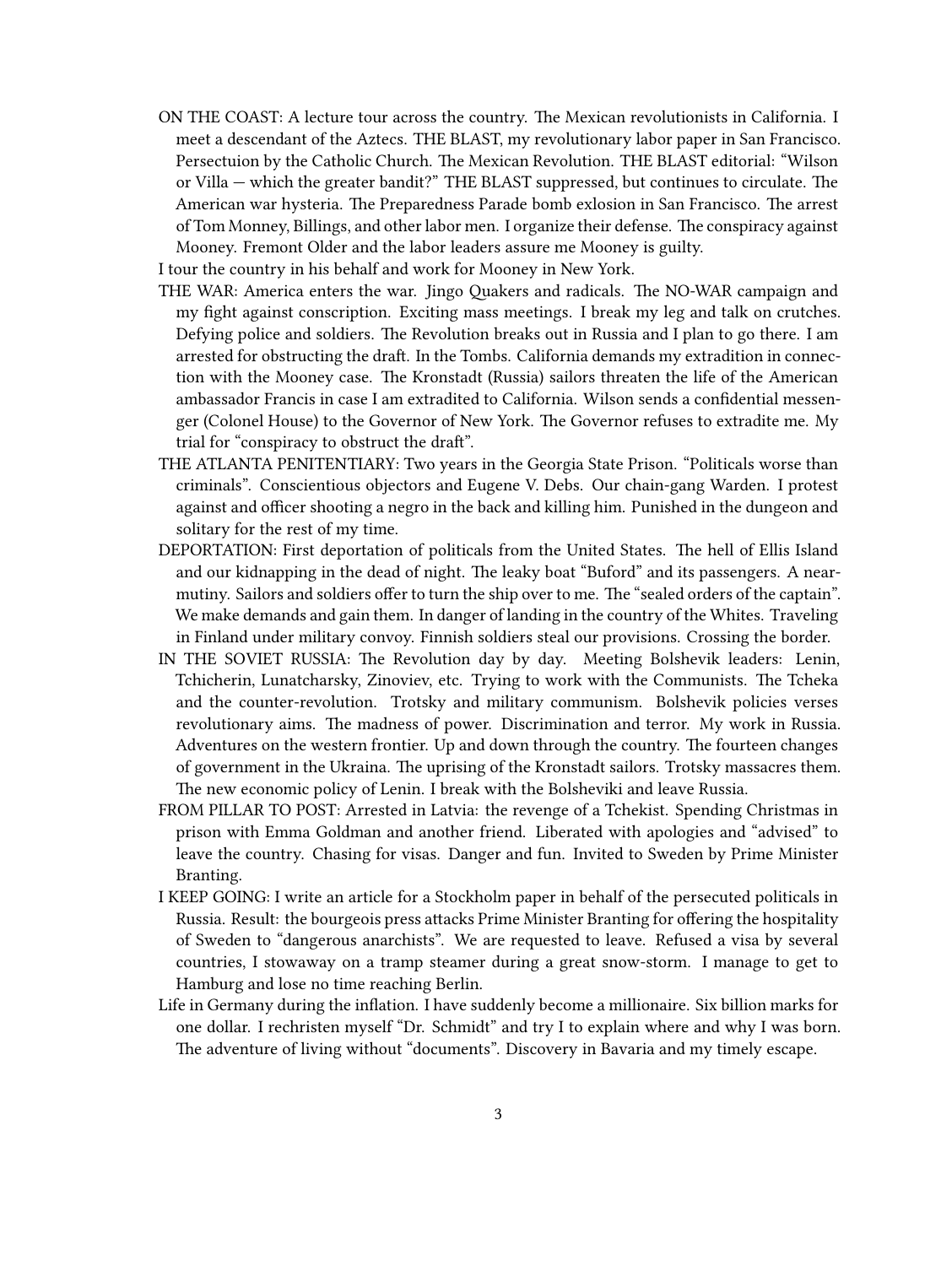- Paris and Montparnasse. Types and doings. The Latin quarter: artists, bohemians, and their various "movements". The expatriated of the world.
- I am suddenly expelled from France. Mysterious enemies. An involuntary journey to Belgium and my arrest on the border. I am ordered to leave but remain "underground". Adventures with diamond speculators and contrabandists. A perfect stranger risks his wealth and liberty for my sake and refuses my thanks. My faith in humanity grows 100 percent.
- Back in France. Soon again requested to leave. Expelled again, and again. Must get off the earth, but am still here. Nowhere to go, but awaiting the next order.
- INTERESTING PERSONALITIES: Some men I have met and women I have known. Love and friendships. How the world keeps turning round.

Alexander Berkman 22, Avenue Mon Plaisir Nice (A.M.)